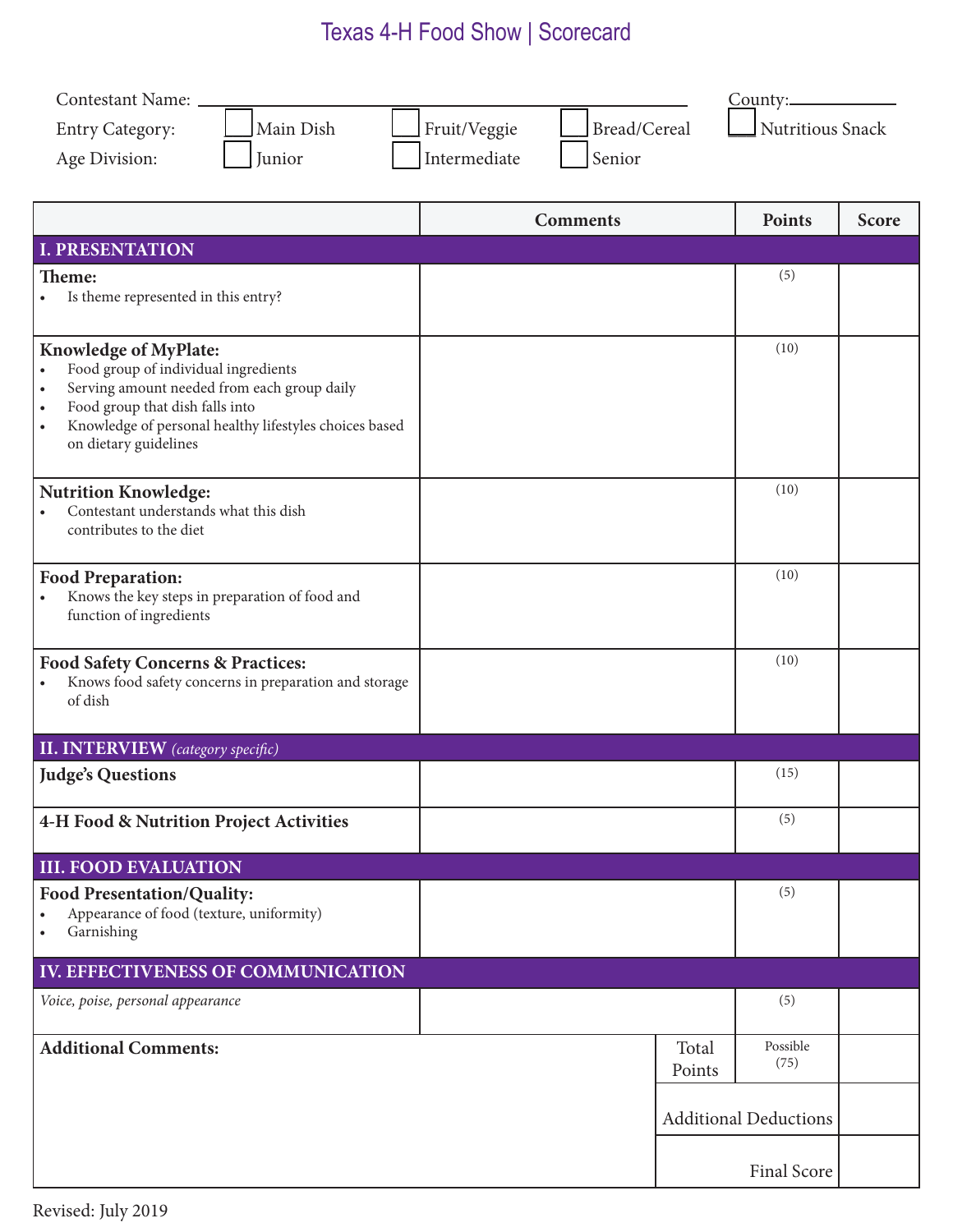

### TEXAS 4-H FOOD SHOW RECIPE SUBMISSION PAPERWORK

| <b>CONTESTANT NAME:</b>             |                    |                        |              |                                   |  |
|-------------------------------------|--------------------|------------------------|--------------|-----------------------------------|--|
| <b>CATEGORY</b><br>Please check one | Breads &<br>Cereal | Fruits &<br>Vegetables | Main<br>Dish | <b>Nutritious</b><br><b>Snack</b> |  |
| <b>COUNTY</b>                       |                    |                        |              |                                   |  |
| <b>DISTRICT</b>                     |                    |                        |              |                                   |  |
| <b>Name of Recipe:</b>              |                    |                        |              |                                   |  |
| <b>Prep Time:</b>                   |                    | <b>Cook Time:</b>      |              |                                   |  |
| <b>Total Servings:</b>              |                    | <b>Serving Size:</b>   |              |                                   |  |

Type Recipe Here:

By submitting the recipe, the contestant releases the recipe for use by Texas 4-H Youth Development and Texas A&M AgriLife Extension.